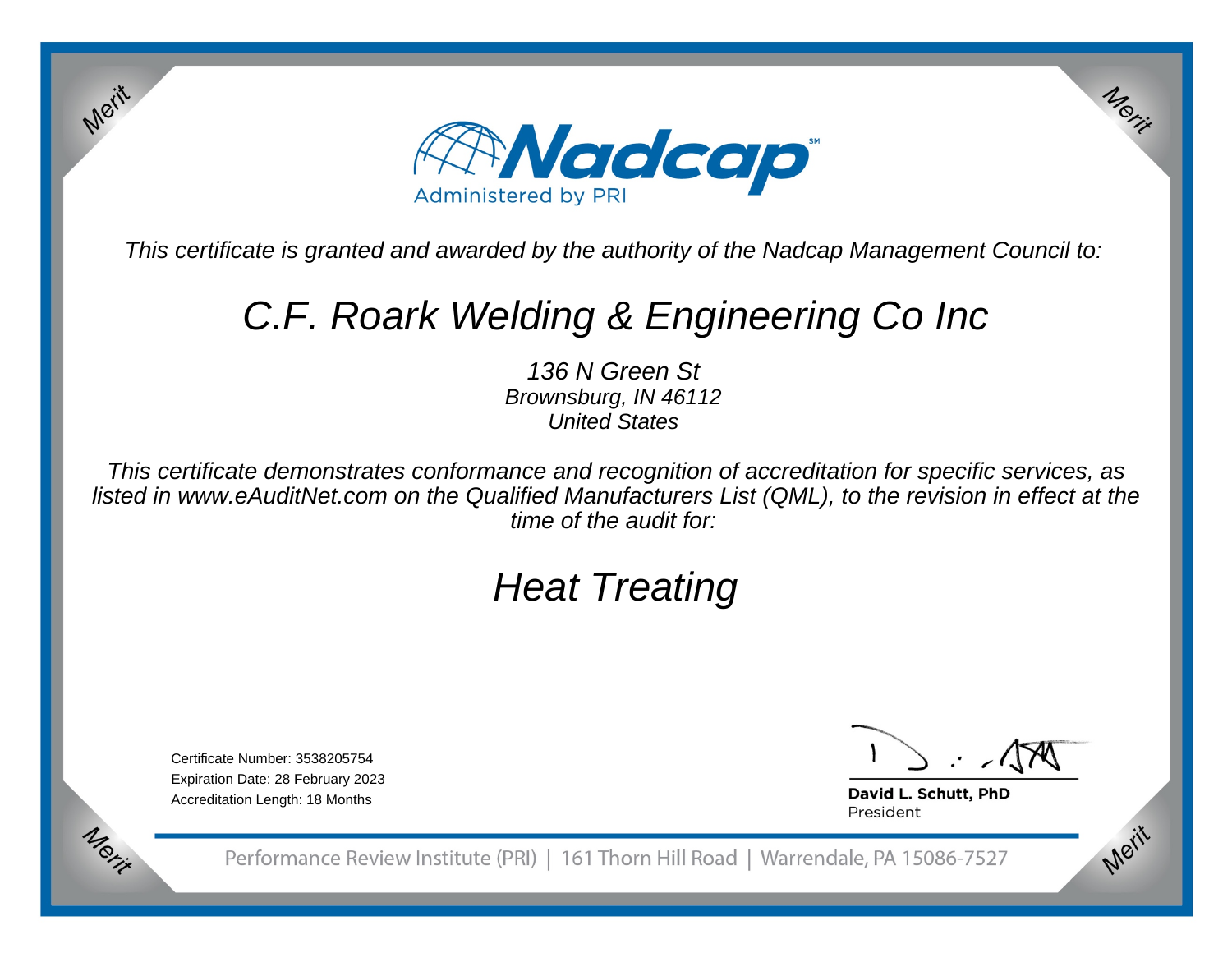

#### **SCOPE OF ACCREDITATION**

#### **Heat Treating**

#### **C.F. Roark Welding & Engineering Co Inc** 136 N Green St Brownsburg, IN 46112

This certificate expiration is updated based on periodic audits. The current expiration date and scope of accreditation are listed at: www.eAuditNet.com - Online QML (Qualified Manufacturer Listing).

In recognition of the successful completion of the PRI evaluation process, accreditation is granted to this facility to perform the following:

#### **AC7102 Rev J - Nadcap Audit Criteria for Heat Treating Baseline (AC7102/S and AC7102/8 must also be selected) (to be used on audits on before 15-Aug-2021)**

Aluminum Alloys – AC7102/2 must also be selected Brazing – AC7102/1 must also be selected Nickel and Cobalt Alloys– Customer Specs Stainless Steels, Austenitic– Customer Specs Vacuum Heat Treating – Customer Specs

#### **AC7102S Rev J - Nadcap Supplemental Audit Criteria for Heat Treating (to be used on audits on'after 31 May 2020)**

U10 GE Aviation U3 Rolls–Royce

### **AC7102/1 Rev F - Nadcap Audit Criteria for Heat Treating - Brazing (to be used on audits on/after 10 July 2016)**

Vacuum Brazing – Customer Specs

### **AC7102/2 Rev D - Nadcap Audit Criteria for Aluminum Heat Treating (to be used on audits on/after 2 September, 2018)**

Aluminum Alloys – Customer Specs Aluminum Alloys – Industry Specs – Check any applicable boxes

#### **AC7102/5 Rev E - Nadcap Audit Criteria for Heat Treating - Hardness and/or Conductivity Testing (to be used on on/after 5 May 2019)**

Hardness – Rockwell – Check any applicable boxes

#### **AC7102/8 - Nadcap Audit Criteria for Heat Treating Pyrometry**

Pyrometry – Customer Specs Pyrometry – Industry Specs – Check any applicable boxes t-frm-0004 29-May-20